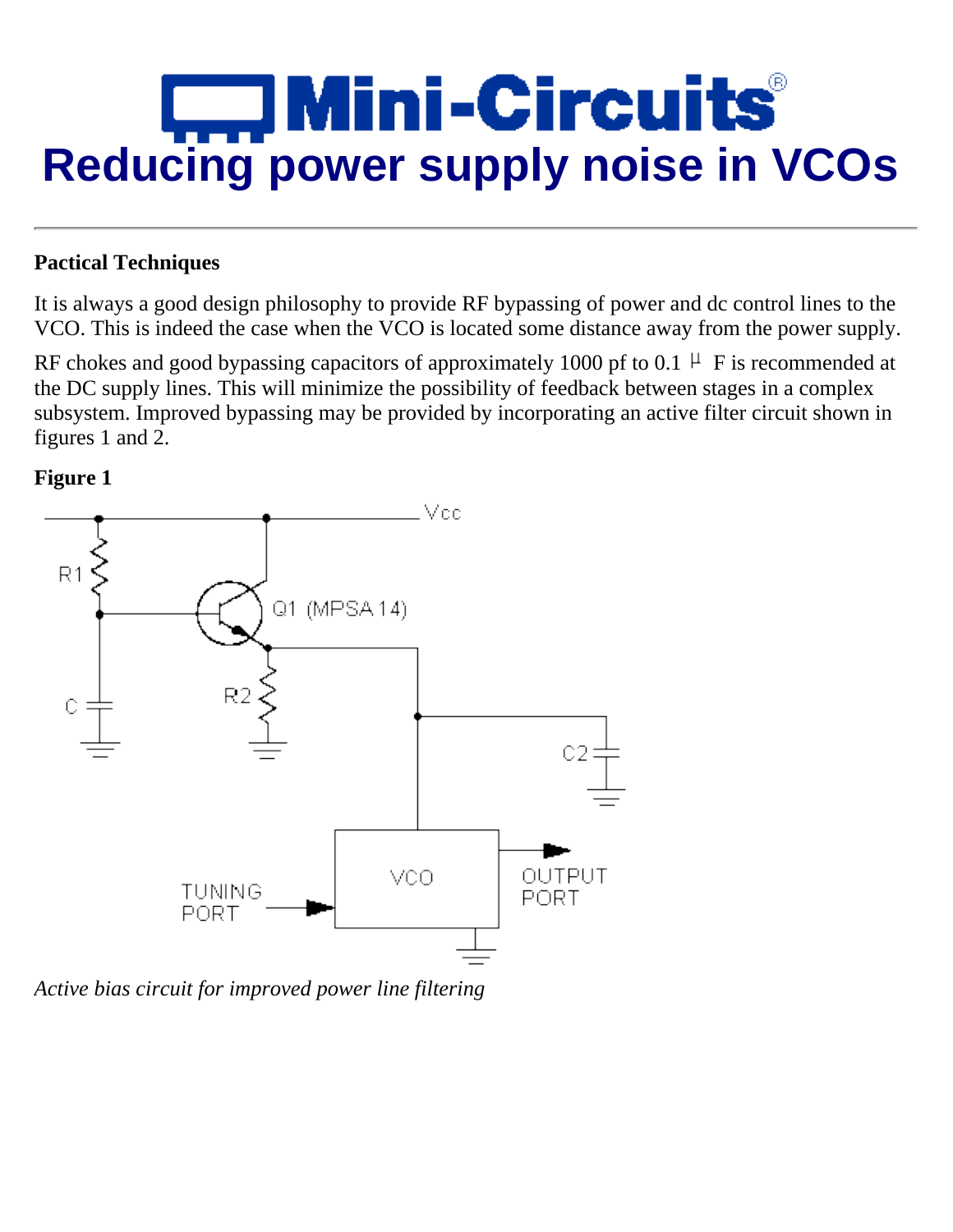**Figure 2**



HIGHER THAN THE VCO'S SUPPLY VOLTAGE

*Active bias circuit for providing more flexibility in setting Vcc f r a given VCO*

This type of RF bypassing is recommended for applications requiring a high level of noise suppression for externally generated noise signals. In most cases, the performance of the circuit in Figure 1, which is current biased, will be adequate and will have the advantage of better low

frequency bypassing performance for a given value of base capacitor, fewer components, and lower power consumption.

It is only necessary to use the circuit in Figure 2 when the higher isolation offered by a larger  $V_{CC}$  is required. The circuit in Figure 2 is voltage biased. In this case, the circuit in Figure 2 offers a more stable operating point.

Noisy power supplies may cause additional noise. Power supply induced noise may be seen at offsets from 20 Hz to 1 MHZ from the carrier. If the VCO is powered from a regulated power supply, the regulator noise will increase depending upon the external load current drawn from the regulator. The phase noise performance of the VCO may degrade depending upon the type of regulator used, and also upon the load current drawn from the regulator. To improve the phase noise performance of the VCO under external load conditions, one or more of the following steps may be taken:

- 1. Place a low ESR electrolytic capacitor of about 10  $\mu$  F on the V<sub>CC</sub> line (See Figure 3).
- 2. In addition to the 10  $\mu$  F capacitor mentioned in number 1 above, the decoupling of the V<sub>cc</sub>